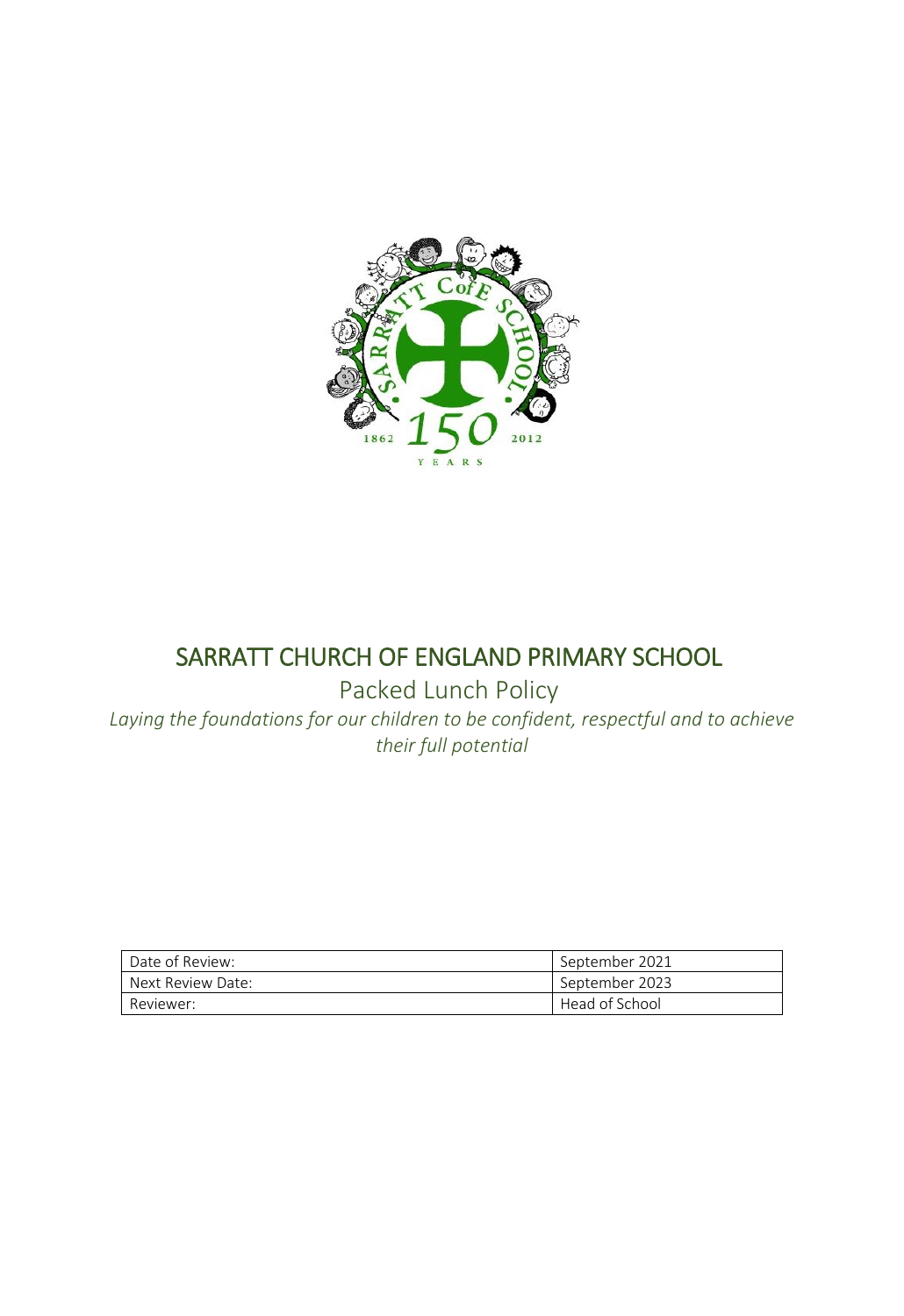# Introduction

*We believe that eating in school should be a pleasurable experience: time spent sharing good food with good friends. We want our children to develop healthy eating habits, ensuring they get the right energy and nutrition to thrive in school and beyond.* 

# Aim

This policy has been drawn up in consultation with parents, pupils and staff with the following aims:

- To improve the nutritional quality of packed lunches and other foods taken into school.
- To ensure that all packed lunches brought from home (or on school trips) provide the child with healthy food that is similar in its nutritional value to food served in school.
- To make a positive contribution to children's health by encouraging healthy eating habits in childhood setting a trend for lifelong changes.
- To contribute to the self-evaluation for review by Ofsted.

This policy applies to all pupils and parents providing packed lunches and other foods to be consumed within school or on school trips during normal school hours. This packed lunch policy promotes a whole school approach to food and healthy eating.

# The policy

- The school will work with the pupils to provide appropriate dining room arrangements.
- The school will work with parents to ensure that packed lunches abide by the standards.
- The school will ensure that free, fresh drinking water is readily available at all times.
- Pupils are advised to bring packed lunches in insulated bags with freezer blocks where possible to stop the food going off.
- Glass bottles and tins are not permitted due to safety issues that could arise.
- Wherever possible, the school will ensure that packed lunch pupils and school dinner pupils will be able to sit and eat together.
- All uneaten food and waste will be kept in the lunchbox and returned home with the child so that parents are able to monitor their child's food consumption.

# Food contained in a packed lunch

Packed lunches should be based on the Eat Well plate model and could include the following every day:

- Fruit and Vegetables at least one portion of fruit and one portion of vegetables or salad.
- Non-dairy source of protein meat, fish, egg, beans or pulses such as lentils, kidney beans, chickpeas, hummus and falafel.
- A starchy food like bread, pasta, rice, couscous, noodles, potatoes or other type of cereals.
- Dairy foods such as milk, cheese, yoghurt.
- Drinks the school provides fresh drinking water so no additional drink is necessary. Sugar free squash and flavoured water is allowed as part of the packed lunch.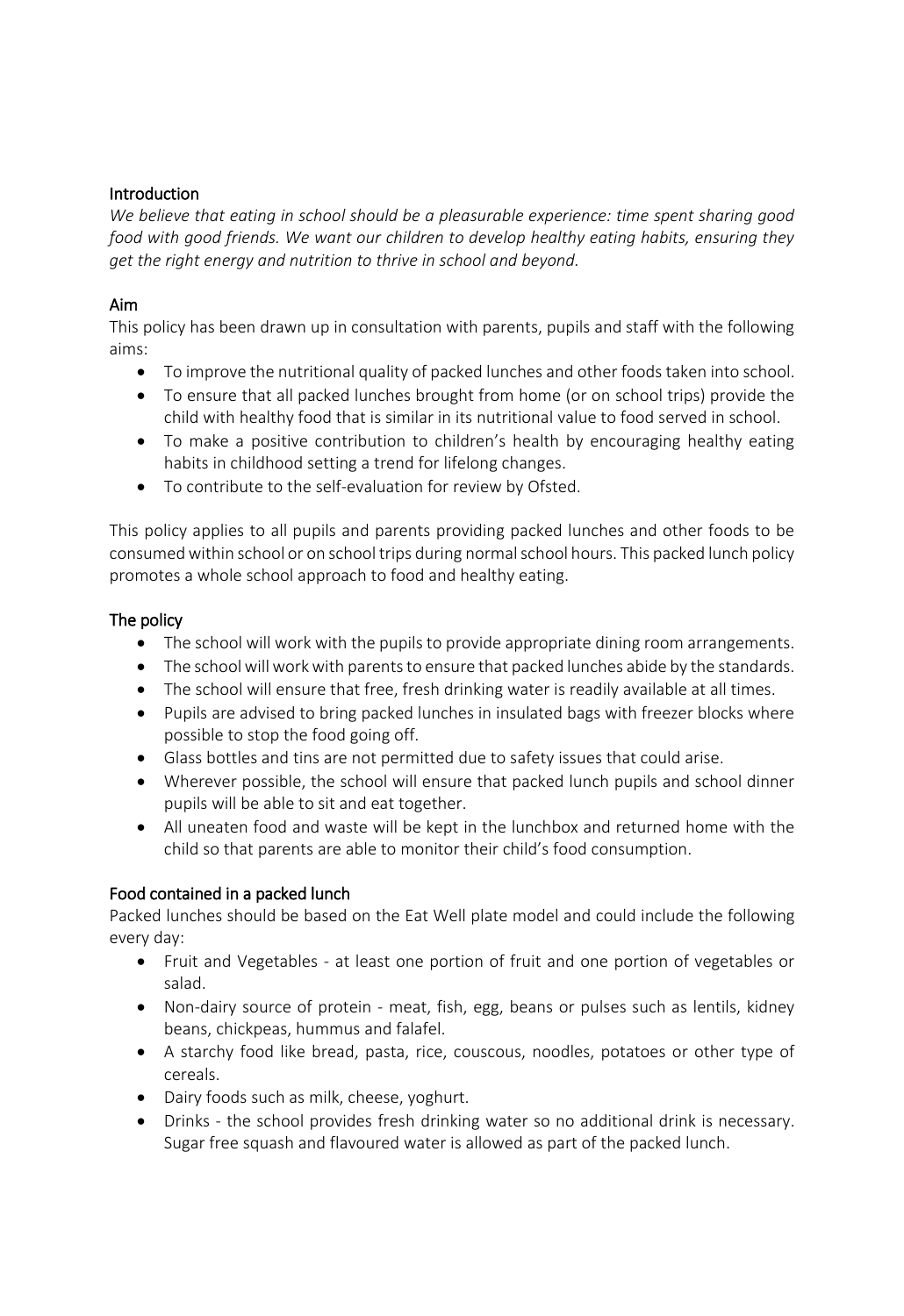To keep packed lunches in line with the food based standards for school meals, packed lunches should not include:

- High fat, high salt/ high sugar snacks such as crisps and sweet popcorn, or other high salt processed savoury snacks such as Dunkers.
- Confectionery such as chocolate bars, chocolate-coated biscuits, sweets and chewing gum.
- Chocolate spread, honey, jam or marmalade as a sandwich filling.
- Fizzy / sugary drinks. This includes high sugar juices and soft drinks such as Capri Sun and Ribena.

Occasionally, the following may be included:

- Meat products such as sausage rolls, individual pies, corned meat and sausages / chipolatas should be included only occasionally due to their high fat and salt content.
- Plain cakes and plain biscuits are allowed but children should be encouraged to eat these only as part of a balanced meal.
- The school will allow children to bring in crisps and chocolate biscuits (not bars) on a Friday when we have chips on the school meal menu.

# Special diets and allergies

The school is a nut free zone! Please check that the food in your child's packed lunch does not include nuts. The school also recognises that some pupils may require special diets that do not allow for the standards to be met exactly. For these reasons pupils are not permitted to swap or share food items.

#### Health and safety

It is the responsibility of the parents / carers to provide an appropriate packed lunch container where food items can be stored securely and appropriately until the lunchtime period. Parents are advised to include an ice pack if possible. Food products prepared and stored in ambient temperatures after a period of time can have increased levels of bacteria in them.

#### Storage of Packed Lunches

The school will provide storage area / facilities for packed lunch bags, in the most convenient place possible. However the school cannot provide cooled storage areas and therefore cannot take legal responsibility for foods prepared at home and then brought into school.

#### Assessment, evaluation and reviewing:

Our Midday Supervisors are responsible for managing the lunch hall. Healthy lunches will be celebrated by stickers. Where parents and pupils do not adhere to the Packed Lunch Policy, they will receive a letter in the packed lunch reminding them of the guidance. If a child regularly brings a packed lunch that does not conform to the policy, the school will contact the parents to discuss this. Items which are not permitted e.g. crisps, chocolate covered biscuits etc. will not be allowed to be consumed. Children will be asked to take them home at the end of the day.

#### Dissemination of the policy

The school will write to all new and existing parents / carers to inform them of the policy. The policy will be available on the school's website and will be incorporated into the school welcome pack.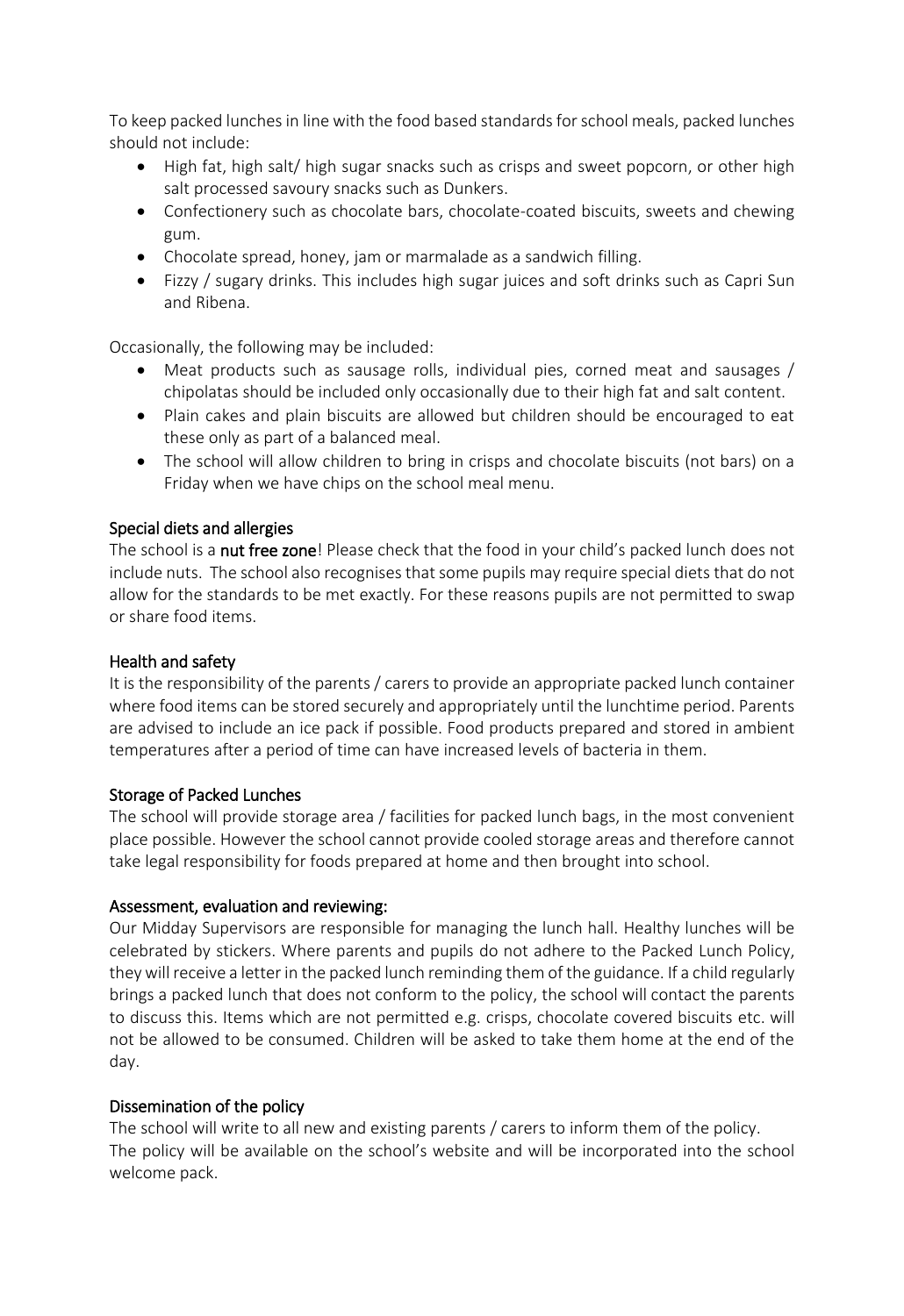The school will use opportunities such as parent evenings to promote this policy as part of the whole school approach to healthier eating.

All school staff, including teaching and catering staff will be informed of this policy and will support its implementation.

Policy Review This policy will be reviewed as part of the schools agreed policy review process. In addition any major legislative or governmental changes regarding school food may lead to this policy being amended.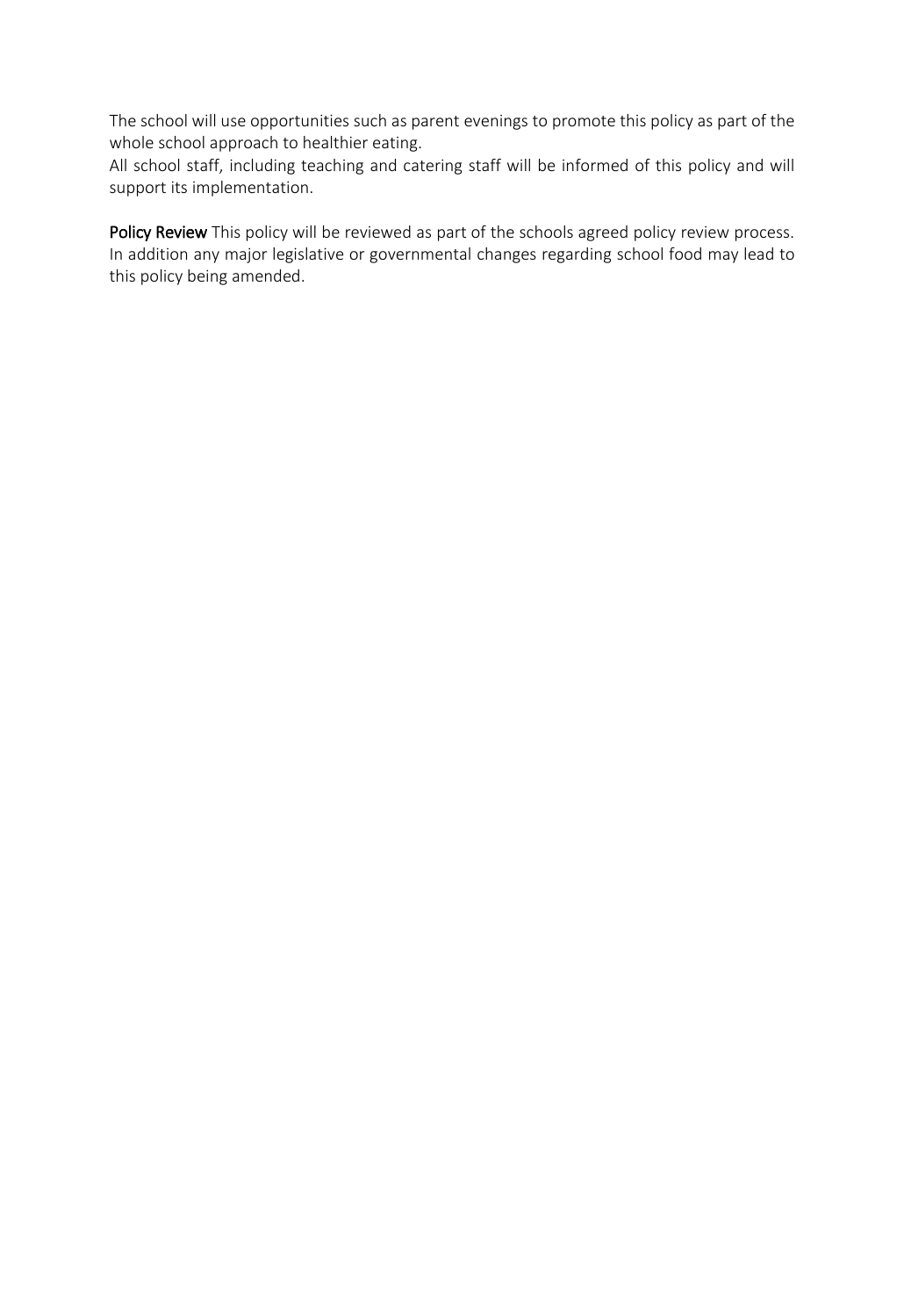# Appendix 1

# Examples of food contained in a packed lunch

| <b>Everyday Foods</b>                                     |  |  |
|-----------------------------------------------------------|--|--|
| Fruit                                                     |  |  |
| Vegetables                                                |  |  |
| Bread, cereals, pasta, potatoes                           |  |  |
| Milk and Dairy                                            |  |  |
| Protein such as meat, fish, egg, lentils and beans        |  |  |
| <b>Never Food</b>                                         |  |  |
| Sweets, chewing gum and chocolate bars                    |  |  |
| Fizzy Drinks and drinks high in sugar                     |  |  |
| <b>Nuts</b>                                               |  |  |
| <b>Friday Only Food</b>                                   |  |  |
| Crisps and other packaged savoury snacks                  |  |  |
| Chocolate covered biscuits                                |  |  |
| Chocolate spread (not containing nuts) and jam sandwiches |  |  |

| <b>Everyday Foods</b> | Example                                                                                           |
|-----------------------|---------------------------------------------------------------------------------------------------|
| 1 portion of fruit    | Apple/banana/orange/pear                                                                          |
|                       | Slice of Melon                                                                                    |
|                       | Handful of berries or grapes                                                                      |
|                       | Small handful of dried apricots or raisons                                                        |
|                       | 2 small pieces of fruit e.g. satsuma                                                              |
| portion<br>1          | of Carrot/cucumber/pepper/celery sticks                                                           |
| vegetables            | Salad bowl or salad as a sandwich filling                                                         |
|                       | Vegetables included in a pasta salad or soup                                                      |
|                       | Sugar snap peas                                                                                   |
| Bread/<br>cereals/    | 2 slices of bread (e.g. 1 sandwich)                                                               |
| potatoes              | 1 whole pitta or 2 mini pittas                                                                    |
|                       | 1 medium sized bun or 2 small buns                                                                |
|                       | Potato/ pasta/ cous cous salad                                                                    |
|                       | Sandwich wrap                                                                                     |
|                       | <b>Bagel</b>                                                                                      |
|                       | Crackers/ cracker bread                                                                           |
| Milk and Dairy        | Cheese filled sandwich                                                                            |
|                       | Cheese cubes, small waxed cheese or cheese triangle                                               |
|                       | Cottage cheese                                                                                    |
|                       | Milk                                                                                              |
|                       | Plain or fruit yoghurt (not chocolate or containing cholate pieces)                               |
|                       | Fromage Frais                                                                                     |
| Protein               | Meat or fish as a sandwich filling e.g. chicken, ham, tuna, salmon                                |
|                       | Chicken drumstick                                                                                 |
|                       | Houmous as a dip with crunchy veg or a sandwich/ pitta/ wrap filling<br>Egg as a sandwich filling |
|                       | Lentils/ beans/ pulses/ chickpeas in salads or soups                                              |